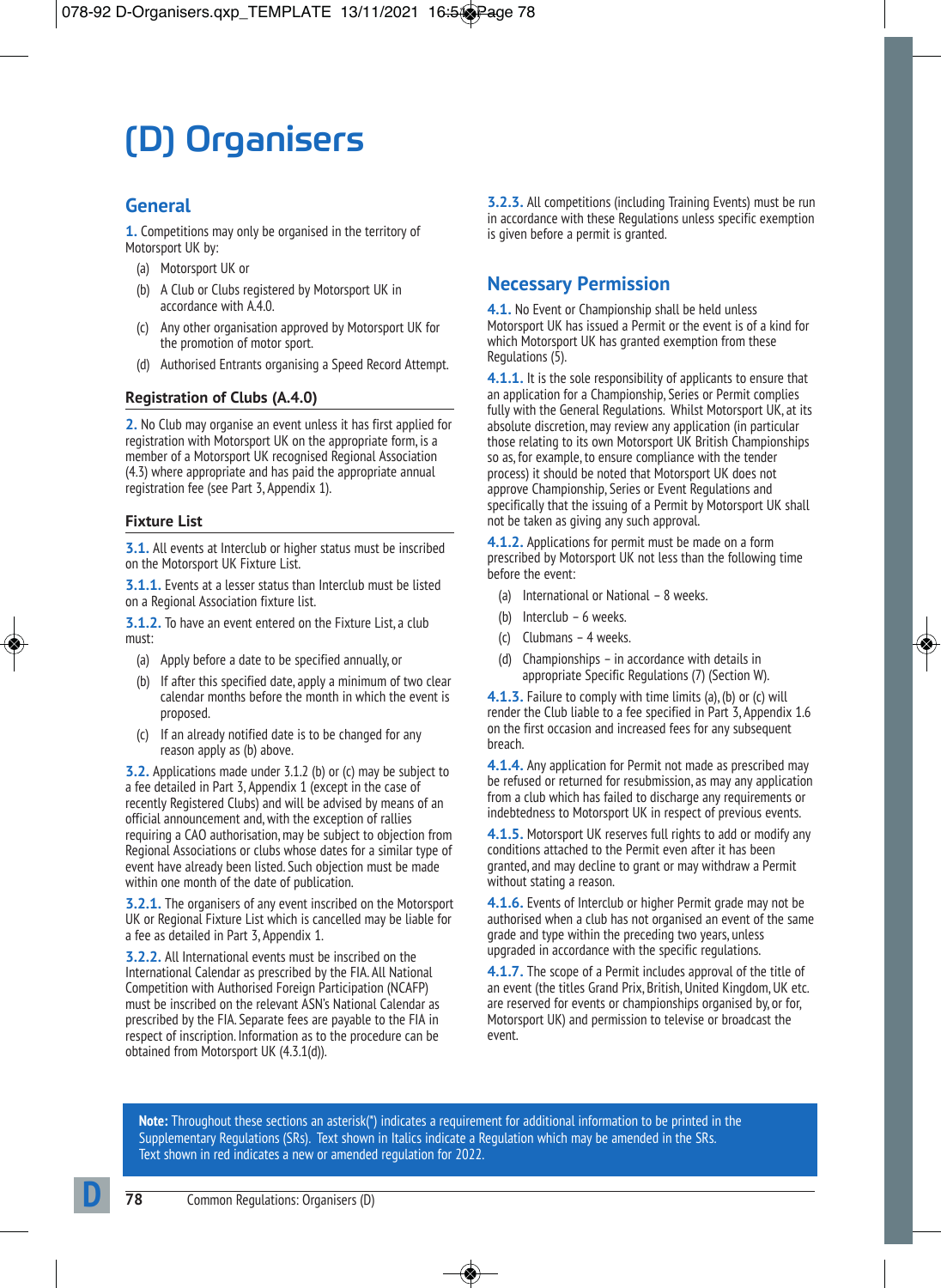# How to write and send a press release

One of the best ways to reach your target audiences is through the websites, magazines, newspapers, TV and radio shows that they might read, watch or listen to. For motorsport events, these will usually be motorsport and local media outlets.

The motorsport press will be read by a captive audience of motorsport enthusiasts, while local and mainstream titles will allow you to reach new audiences, which is so important if you want to grow your reach.

A common mistake is to bombard media contacts with incessant press releases repeating the same old lines. Instead, make sure your press releases are planned as part of your wider marketing strategy, and only send a press release when you have news to announce.

## What is news?

A commonly used definition is that 'dog bites man' is not news, whereas 'man bites dog' is. In other words, news is something that is out of the ordinary – this is your news hook. In the case of a motorsport event, this could be: confirming a star driver; achieving a record entry: signing a new sponsor: attracting a record number of volunteers: or raising a significant amount of money for charity.

## How do we write a news story?

Think of a story like an upside-down pyramid; as well as the news hook, you want to get as much important information in at the top as you can. Consider the five Ws: who: what: when: where: why. In the following [fictional!] example, we cover off four of the five Ws is a single sentence:

*The Colnbrook Motor Club [who] has attracted a full entry [news hook] for its inaugural closed-road race [what] in Slough [where] this weekend [when].*

The media will also want a quote from someone involved in your event. They might also need a rights free image (in high resolution!) and contact details for further information – or to request an interview – so make sure all this is included in your release.

## How do we send a press release?

It's important to make your press release look professional, and it goes without saying that you should proof read it carefully to eliminate spelling, grammar and punctuation mistakes.

When you're ready to send, you could attach it to an email as a PDF, in which case make sure the recipient list is in the Bcc address bar, not To or Cc! However, why not try an email marketing platform? There are plenty out there, so have a look around to find out which one works for you, but Mailchimp, for example, is user-friendly and free to use, providing that you have a contacts list of no more than 2,000 email addresses.

# Can anyone give us a bit of help getting started?

Of course! If in doubt, contact the Motorsport UK Marketing and Communications Team for advice on media@motorsportuk.org

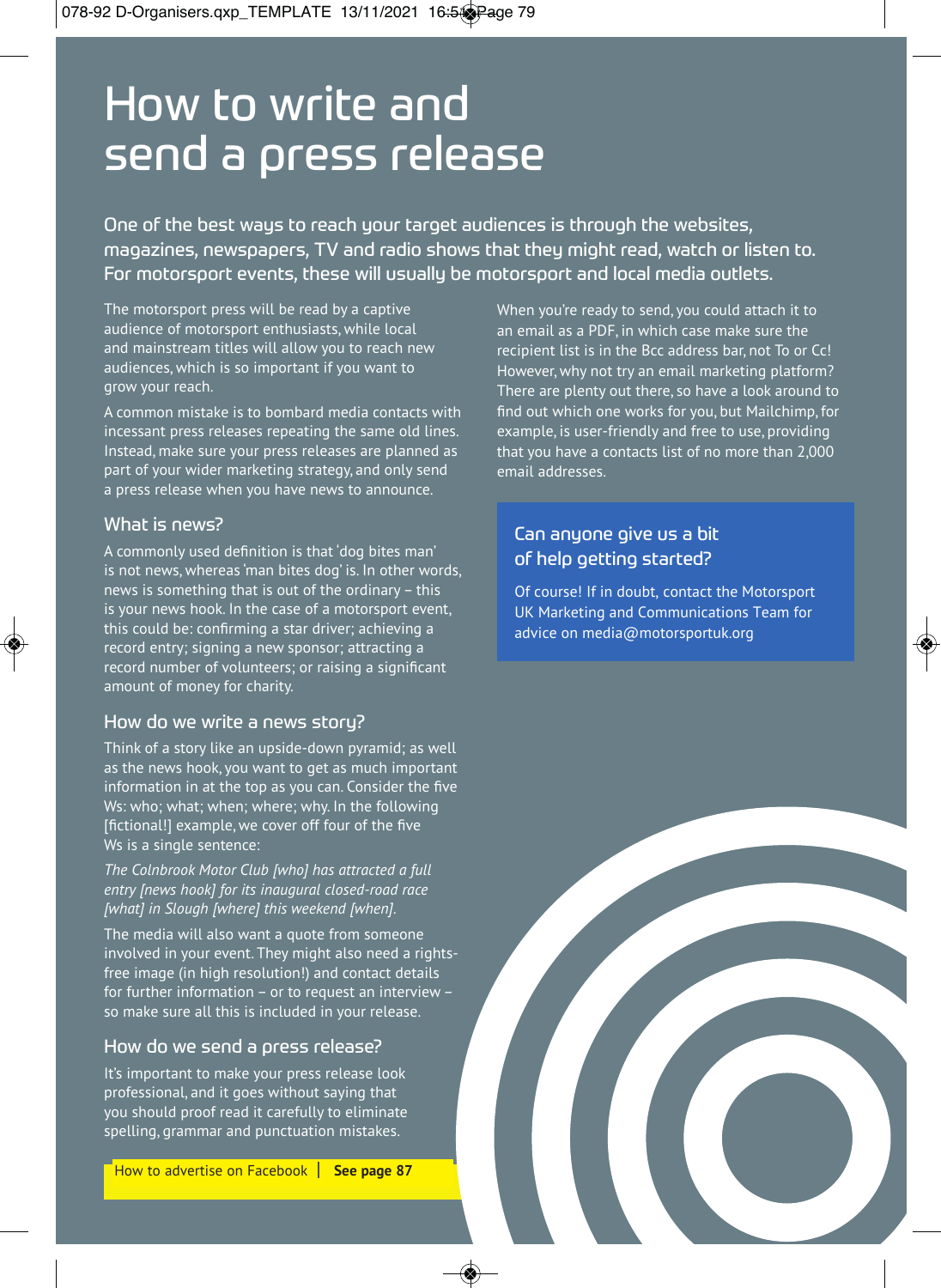**4.1.8.** No event shall be publicised by the issue of regulations or in any other way without the prior approval of Motorsport UK in writing. The issue of a Permit constitutes such approval.

#### **Permit Fees**

**4.2.** The scale of fees payable to Motorsport UK on the grant of an organising Permit are laid down in Part 3, Appendix 1.

#### **Grade of Events**

**4.3.** Clubs will start by organising events of Clubman grade and will only be allowed a higher grade after successful upgrading.

**4.3.1.** The following Permit definitions apply.

(a) Clubmans – Events confined to members of the organising club and not more than fifteen invited clubs. Clubman events may not form part of any Championship other than a Championship restricted to the organising club. Additional regulations applying to certain Clubmans events are detailed in 4.5 below.

(b) Interclub – Events confined to registered members of the organising club, of other invited clubs, Associations or Groups or (in certain special circumstances) persons having some other particular qualification which shall be agreed in advance by Motorsport UK.

Organising clubs may invite:

 45 Clubs provided that the names of those clubs are published in the SRs

 or any number of Registered Championships and 4 Regional Associations and/or Recognised Groups.

- (c) National. Events open to any holder of a valid competition licence issued by Motorsport UK and any holder of a valid competition licence acceptable to Motorsport UK.
- (d) International (A.2.3). Events open to any holder of a valid International competition licence issued by Motorsport UK, or any foreign competitor holding a valid FIA International competition licence.

**4.3.2.** An Interclub or National event (non-race), may be a part of any number of championships. All competitors in those championships, where appropriate, must be registered and produce their registration card at signing-on. In all cases the championship(s) must have been registered with or exempted by Motorsport UK (3.2.3) and the registration number shown in the SRs.

**4.3.3.** In an Interclub or Clubmans event, only registered members of such clubs which have specifically been invited and are listed in the regulations for the event shall be eligible to compete.

**4.3.4.** If a club wishes to extend an invitation to all other clubs in a Regional Association or Recognised Group it must first obtain that Association or Group's authorisation.

**4.3.5.** Any events detailed above in 4.3.1(a), (b),or (c) may invite foreign participation subject to the event being entered on the National Calendar.

#### **Upgrading Requirements**

**4.4.** A club requiring an event to be upgraded for the following year must apply to Motorsport UK at least eight weeks before the event so that an observer may be appointed.

**4.4.1.** A fee will be charged for his attendance.

**4.4.2.** No separate observer will be appointed if a Motorsport UK Steward will be attending.

**4.4.3.** In addition to satisfactory reports from the appointed Motorsport UK Stewards or Observers, certain minimum requirements must have been attained before applications for upgrading, or to British Championship status, will be considered.

**4.4.4.** These are detailed under the appropriate Specific Regulations.

**4.4.5.** Additional requirements or changes of date, may be specified by Motorsport UK before acceptance.

#### **Clubmans Permits**

**4.5.** Clubmans Permits for the following types of event must comply with 4.5.1. to 4.5.6.

- (a) 12 Car Rallies.
- (b) Navigational Scatters.
- Sporting Trials.
- (d) Car Trials.
- (e) AutoSolo.
- (f) Autotests.
- (g) Production Car Autotests.
- (h) Cross Country Trials (Untimed).
- (i) Cross Country Tyro Trials.
- (j) A Veteran Car Rally (or Run) (R.17.3).
- (k) Classic Reliability Trials.
- Navigation Rallies limited to 20 cars not being part of a championship other than that of a Regional Association.

**4.5.1.** Application must be made to Motorsport UK not less than four weeks prior to the event.

**4.5.2.** Applications to Motorsport UK do not need to be accompanied by a copy of the Supplementary Regulations for the event. SRs must be prepared however in accordance with the relevant parts of 10 and made available to all competitors before the start of the event and if requested, Motorsport UK.

#### **4.5.3.** Deleted.

**4.5.4.** Events in 4.5. (b) to (l) may form part of a Regional Association Championship or a Closed to Club Championship as defined in 7.1.3.

**4.5.5.** Unless there has been any incident involving loss or damage to persons or property, in which case full details must be submitted to Motorsport UK, the only documentation required after the event is the completed permit form along with correct fee.

**4.5.6.** Clubs may organise events of each type prescribed in 4.5 as a "Taster Event" where, provided Motorsport UK has granted specific approval, members of unrecognised clubs or members of the public may participate but not officiate and will be deemed to be a member of the club for the day on completion of an application form for an RS Clubmans Competition Licence.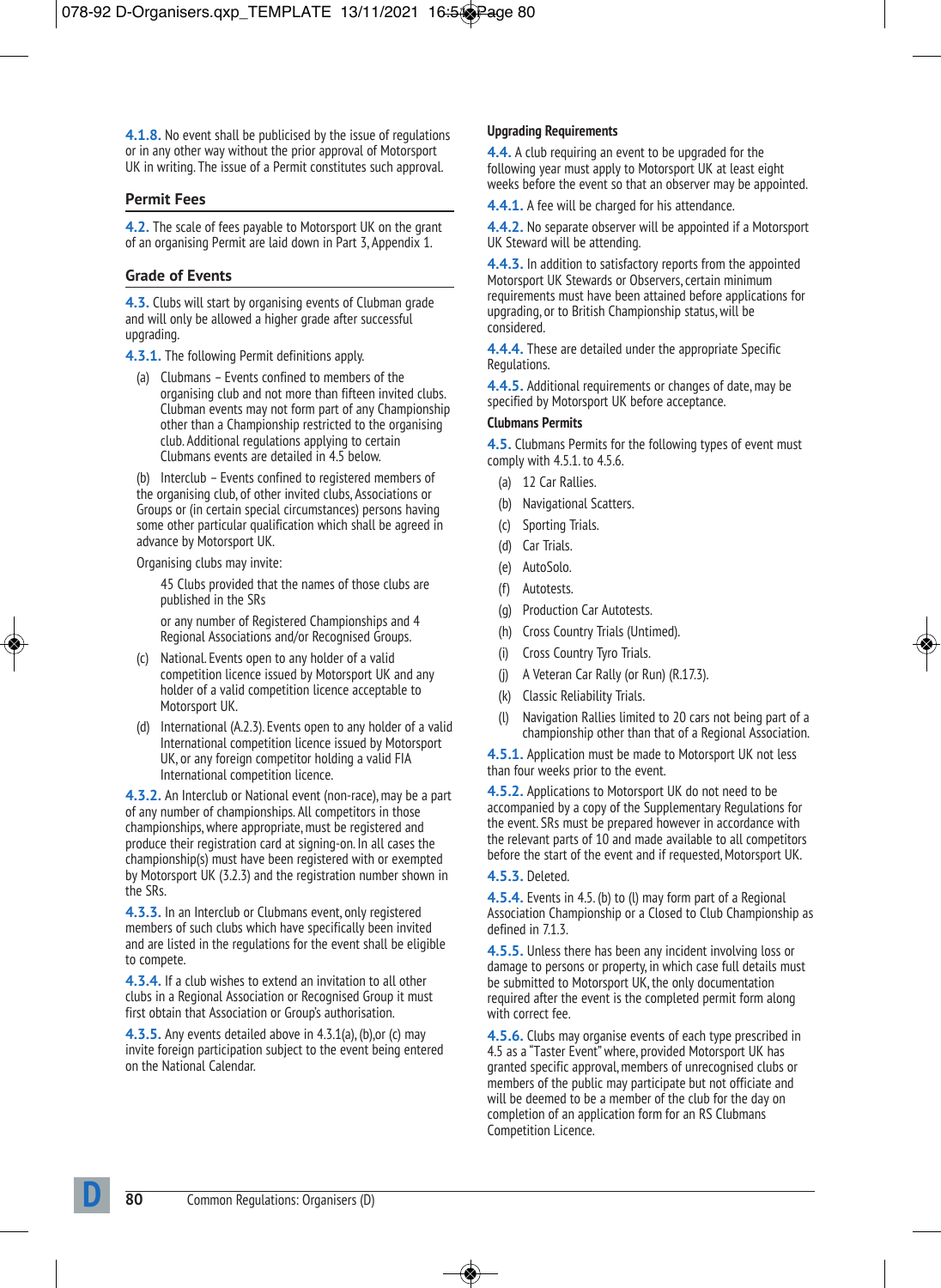## **Events Exempt from these Regulations (Certificate of Exemption)**

**5.1.** Clubs organising events of the type specified below may be granted a Certificate of Exemption providing application is made to Motorsport UK not less than four weeks prior to any announcement of the event.

**5.1.1.** A Certificate of Exemption from these Regulations indicates that there is no right of appeal to the MSC and that provided Motorsport UK has granted specific approval members of unrecognised clubs or members of the public may participate, but not officiate, at such events.

**5.1.2.** Any of the following events which are run commercially for profit will be levied a facility fee in accordance with Part 3, Appendix 1 at the discretion of Motorsport UK.

- (a) A Touring Assembly as defined in The Terminology and in which there is no individual timing except for the purpose of preventing competitors travelling too fast or too slow.
- (b) A Gymkhana held entirely on private ground.
- (c) A Treasure Hunt run in accordance with R.17.2.
- (d) A procession for charitable or historic purposes.
- (e) A Concours d'Elegance.
- (f) A Road Safety event run in accordance with R.17.1.
- (g) An approved Driver's Training day or Special Demonstration for non-speed events. A charge may be made by Motorsport UK for such events.
- (h) A Cross Country Promotional Event in accordance with p.9
- (i) An Economy Rally held in accordance with R.16.2.

**5.1.3.** An event complying with 5.1.2 (b), (c) or (h) organised for Cross Country Vehicles may not be considered suitable for the normal insurance arrangements for this type of event and will be charged a normal per capita insurance and permit fee. Such events must be clearly identified on application.

**5.1.4.** Following the event, copies of all published documents issued for the event must be sent to Motorsport UK.

**5.1.5.** The following special events may qualify for a Certificate of Exemption, and will be charged a facility fee in accordance with Part 3, Appendix 1, 8.2 at the discretion of Motorsport UK:

- (a) Rallysprints.
- (b) Any other event not provided for in the General Regulations which Motorsport UK deem to be appropriate.

## **Permission of National and Local Authorities**

**6.1.** No Permit, or Certificate of Exemption, will be granted by Motorsport UK, unless the organisers have first obtained such official permission as may be necessary from the competent governmental or local authority.

**6.1.1.** Competitions taking place on the public highway must conform with the laws of the country in which they take place. Any breach of such laws by a competitor or driver during a competition shall be a breach of these rules and may be dealt with accordingly.

**6.1.2.** Any event utilising the Public Highway in England, Wales or Scotland is subject to the provisions of the Motor Vehicles (Competitions and Trials) Regulations.

**6.1.3.** The Road Traffic Act 1991 includes regulations which make dangerous or careless driving in a public place an offence. Section 13A of that act provides for the Motor Vehicles (Off Road Events) Regulations 1995 and the issue of a Motorsport UK Permit exempts competitors from the appropriate sections of the Act (Sections 1, 2 & 3) whilst driving within the rules of the competition.

# **Championships**

**7.1.** Championship or Series applications must be submitted to Motorsport UK in accordance with Section W.

**7.1.1.** A permit and/or facility fee may be charged for such approval

**7.1.2.** Motorsport UK reserves the right to charge a Promoter's Permit fee (Part 3, Appendix 1).

**7.1.3.** Exceptionally Championships for Autotests, any form of un-timed Trial, Navigational Rallies, 12 Car Rallies, Scatters and Internal Club Challenges (unspecified events on unspecified dates) which are confined to bona fide members of the organising club are exempt from registering with Motorsport UK.

**7.1.4.** Detailed definitions of the categories of Championship, and Regulations for their approval, are printed on the notes accompanying the Championship Permit Application Form.

**7.1.5.** The right to a championship title resides with the body who originally registered that championship. However, where a championship was originally proposed by a commercial body, that body shall have the right to nominate or change the organisers of that championship, subject to the terms of their contract.

**7.1.6.** The registration of a championship for a specific class of vehicle does not give the Championship Organiser the right to prevent other championships for that class of vehicle (subject to the authority of Motorsport UK).

**7.1.7.** Championship Organisers may specify in their Championship Regulations procedures for the gathering of onboard data logging information.

**7.1.8.** The organisation and control of a championship shall at all times rest with the championship permit holder, subject to these Regulations.

**7.1.9.** Championships bearing the title International, European, British, National or other titles which mean to convey the same impression are normally reserved for series promoted by, or on behalf of, Motorsport UK. Organisations wishing to make application for such a series or to be associated with such a series, should seek separate approval from Motorsport UK prior to application for a Permit.

**7.1.10.** Championships bearing the title British and including one or more qualifying rounds of International status events, where those rounds are also rounds of an FIA Championship, must submit their Championship calendars by 31st May in the preceding calendar year for approval by the Motor Sports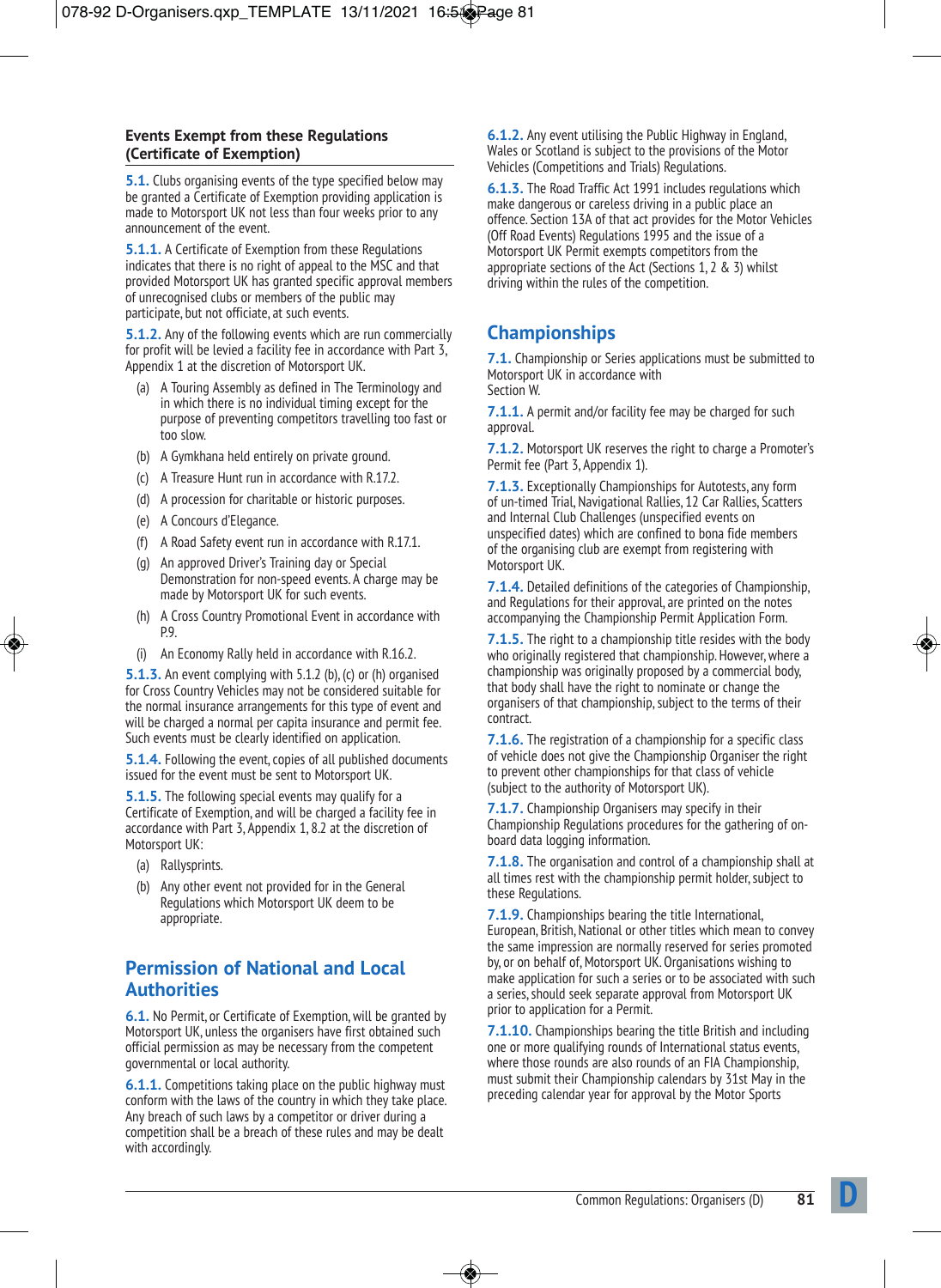Council. Championships bearing the title British and comprising International events not being rounds of an FIA Championship and/or national events must submit their Championship calendars by 31st August in the preceding calendar year for approval by the Motor Sports Council.

**7.1.11.** Motorsport UK alone shall be entitled to authorise the broadcasting, transmission, audio/visual recording and moving picture rights of any Motorsport UK Championship event. Prior to any such event the organising club will arrange for the consent of the landowner to be given so that Motorsport UK can authorise such broadcasting, transmission or audio/visual recordings to take place. For all events held on the public forest estates managed by Natural Resources Wales, Forestry and Land Scotland, and Forestry England, special arrangements exist with Motorsport UK. Further details of these arrangements are available from Motorsport UK.

**7.1.12.** To accrue points or any other form of recognition towards an award or title any organisation, team, company, sponsor or person must be in possession of a valid Entrant's Licence.

# **Official Documents**

**8.1.** All events are governed by the following Regulations.

**8.1.1.** The General Regulations of Motorsport UK which may hereafter be referred to as these Regulations or GRs (A.2.2).

**8.1.2.** The Supplementary Regulations, which may hereafter be referred to as SRs, published prior to the acceptance of entries by the club organising the event, which may hereafter be referred to as the Organisers. Any SR not in conformity with the GRs shall be null and void.

**8.1.3.** Any relevant Technical Regulations.

**8.1.4.** Any Official Instructions which may be issued in writing by the Organisers to competitors, to deal with particular points arising after the issue of the SRs, but if and so far as such instructions are contrary to the SRs (except as in 11) or these Regulations they shall be null and void.

**8.1.5.** These documents will be jointly referred to as The Regulations of the Event. (The Regulations.)

#### **Announcement to be made on all Official Documents**

**9.1.** All Supplementary Regulations, Programmes and Entry Forms relating to any event shall bear in a conspicuous manner the following announcement: 'Held under the General Regulations of Motorsport UK (incorporating the provisions of the International Sporting Code of the FIA) and these Supplementary Regulations.'

## **Contents of Event Supplementary Regulations**

**10.1.** The Event SRs must contain the following information as relevant:

**10.1.1.** The names of the Organising Club and the Promoters.

**10.1.2.** The name, date, place, and nature of the proposed event(s).

**10.1.3.** A statement in accordance with 9.1.

**10.1.4.** The Permit Number and grade of Permit(s) issued by Motorsport UK. In the case of dual Permit meetings, details of what grade of licence is required for each event/race.

**10.1.5.** Details of Eligible Competitors.

**10.1.6.** Details of any Championships incorporated in the Meeting.

**10.1.7.** The dates, times and places fixed for the official Scrutineering of vehicles.

**10.1.8.** The dates, times and nature of starts, with details of any handicapping.

**10.1.9.** A brief description of the proposed event(s) including length of the course, and the categories of vehicle eligible.

**10.1.10.** The relative positions of the vehicles at the start and how they are to be determined.

**10.1.11.** Requirements for practice.

**10.1.12.** Particulars of the identification numbers and marks to be carried (J.4, R.6, S.9.2.3) (U.17.25 to 17.28).

**10.1.13.** Provisions in regard to vehicles in the pits area.

**10.1.14.** The facts to be judged by the Judges of Fact (G.10.2) and Driving Standards Observers (G.11.1 to 11.2).

**10.1.15.** If television coverage is expected, competitors must be advised that restrictions on advertising will be imposed (H.28).

**10.1.16.** A detailed list of prizes allocated to each event.

**10.1.17.** The maximum and minimum number of competitors and how entries are to be selected for acceptance if in excess of the maximum (14.1). Any provision to amalgamate classes.

**10.1.18.** The dates of opening and closing of entries and where they shall be sent (12.1).

**10.1.19.** The amount of the entry fee (12.1), and provisions for the refund of entry fees (H.31.1.2).

**10.1.20.** Conditions in which entries may be refused (14.1).

**10.1.21.** Any additional information required on entry forms (12.3).

**10.1.22.** Whether the nomination of drivers may be delayed (12.3). Whether there is any provision to change nominated drivers.

**10.1.23.** Provisions regarding postponement, abandonment or cancellation (29).

**10.1.24.** The names of the Stewards of the Meeting, the Clerk of the Course, Secretary of the Meeting, Chief Scrutineer and Chief Timekeeper.

**10.1.25.** When and where Provisional Results will be published.

**10.1.26.** The manner in which results will be determined and prizes awarded.

**10.1.27.** A reminder of the Regulations concerning Protests (Section C).

**10.1.28.** In addition to any Parc Fermé required by these regulations organisers may, at their discretion, specify as many Parc Fermé as may be deemed by them to be necessary for the proper conduct of the event (R.31.2.11).

**10.1.29.** All such other requirements and information as shall from time to time be specified in the Motor Sports Yearbook, the Permit Application Form, or as may be necessary for the proper conduct of the meeting.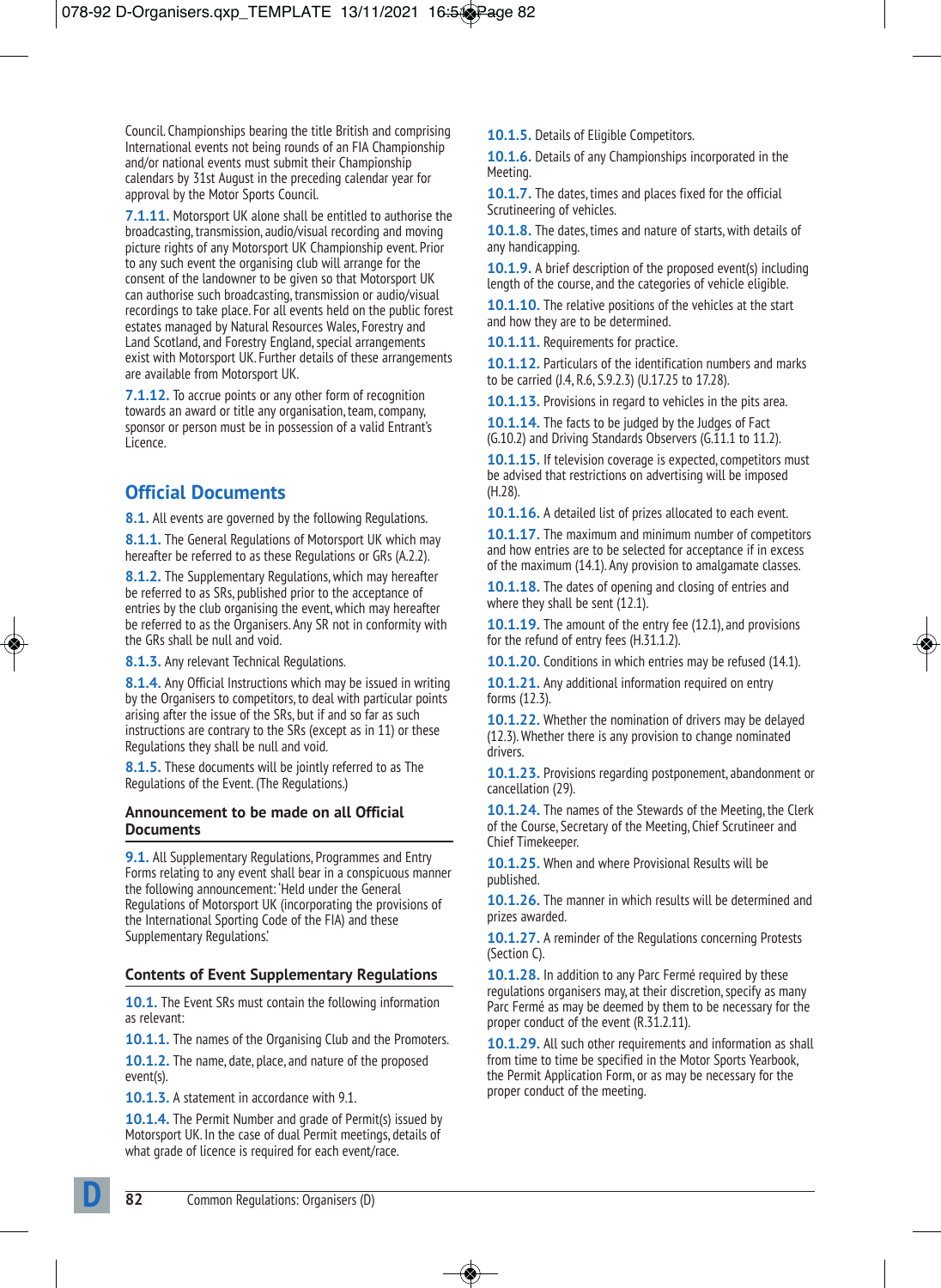## **Alteration of Supplementary Regulations**

**11.1.** No alteration or addition may be made to the Supplementary Regulations after the commencement of the period for receiving entries unless:

**11.1.1.** Motorsport UK and all competitors already entered agree in writing to the alteration, or

**11.1.2.** The Stewards of the Meeting so decide for reasons of safety or force majeure. or

**11.1.3.** Subject to the agreement of Motorsport UK, amendments restricted to the safe and orderly conduct of the Meeting may be made by the Organiser until the beginning of the Event concerned (as defined in Duration of Meetings and Events (see Section B)).

**11.2.** Where a Championship Permit has been issued, Championship Sporting and Technical Regulations may not be amended after publication unless Motorsport UK and all competitors registered for the Championship agree in writing to the alteration. Such amendments must be circulated to all Registered Competitors, Championship Stewards, Eligibility Scrutineer, Clubs organising Rounds of the Championship and to Motorsport UK.

**11.3.** Championships exempt from registering with Motorsport UK do not need to comply with 11.2. above (7.1).

# **Opening of Entries**

**12.1.** An Organising Permit having been granted, the Organisers may invite, receive and accept entries from eligible competitors.

**12.1.1.** Every entry form sent out by the Organisers shall be accompanied by a copy of the relevant SRs.

**12.1.2.** Every entrant and driver shall complete and sign an entry form and submit it to the Organisers by the appropriate date together with the entry fee (if any).

**12.1.3.** An entry form which is incomplete in any material particular may be accepted by the Organisers conditionally upon a completed entry form being received by a specified date.

**12.1.4.** An entry not accompanied by the entry fee prescribed in the regulations shall be null and void.

## **Entry by fax or other electronic means**

**12.2.** An entry may be made by facsimile or by any other electronic means of communication provided it is received before the time laid down for the closing of entries, together with the entry fee (if any).

## **Contents of Entry Form**

**12.3.** Entry forms shall contain the following:

**12.3.1.** Title and date of the event and identity of promoters/organisers.

**12.3.2.** A statement in accordance with 9.1.

**12.3.3.** Spaces for the full true names and addresses of entrant, driver(s) and passenger(s) and (if appropriate to the event) the licence number of the entrant, driver(s) and passenger(s). SRs may permit the nomination of drivers and passengers to be deferred, but no driver or passenger shall compete unless he has first signed the appropriate indemnity declaration(s) and/or undertaking(s) as required by 13.1.

**12.3.4.** The forms of indemnity, declaration and undertaking as appropriate in accordance with 13.1 and spaces for the appropriate signatures. N.B. If all competitors in the event hold Motorsport UK licences, 13.2.2 applies.

**12.3.5.** Any other information required by the SRs to be stated on the form (e.g. details of a car or details of the competitor's club).

**12.3.6.** For all events using the Public Highway, the entrant will also be required to supply the name and address of the vehicle's insurers and Insurance Agent (R.5.1.2).

**12.3.7.** Space for the name and address of a relative or friend to be informed in the case of a serious accident.

**12.3.8.** A statement that any indemnity and/or declaration as prescribed below which is signed by a person who has not reached his 18th birthday shall be countersigned by that person's parent or guardian, whose full names and address shall be given. An entry may be made by facsimile or by any other electronic means of communication and must be made by the parent or guardian, whose full names and address must be  $q$ iven  $(H.32)$ .

#### **Understandings, Declarations and Undertakings by Entrants, Drivers and Passengers (A.2.6.1) (H.24)**

**13.1.** Every entrant, driver and passenger before taking part in any competition must sign an undertaking as follows:

'I declare that I have been given the opportunity to read the General Regulations of the Motorsport UK and, if any, the Supplementary Regulations for this event and agree to be bound by them. I declare that I am physically and mentally fit to take part in the event and I am competent to do so. I acknowledge that I understand the nature and type of the competition and the potential risk inherent with motor sport and agree to accept that risk.

'I understand that motorsport can be dangerous and accidents causing death, injury, disability and property damage can and do happen. I understand that these risks may give rise to my suffering personal injury or other loss and I acknowledge and accept these risks. In consideration of the acceptance of this entry I agree that neither any one of or any combination of Motorsport UK and its associated clubs, the organisers, the track owners or other occupiers, the promoters and their respective officers, servants, representatives and agents (the "Parties") shall have any liability for loss or damage which may be sustained or incurred by me as a result of participation in the Event including but not limited to damage to property, economic loss, consequential loss or financial loss howsoever caused. Nothing in this clause is intended to or shall be deemed to exclude or limit liability for death or personal injury. To the fullest extent permitted by law I agree to indemnify and hold harmless each of the Parties in respect of any loss or damage whatsoever and howsoever arising from my participation in this event.

'I declare that to the best of my belief the driver(s) possess(es) the standard of competence necessary for an event of the type to which this entry relates and that the vehicle entered is suitable and roadworthy for the event having regard to the course and the speeds which will be reached'.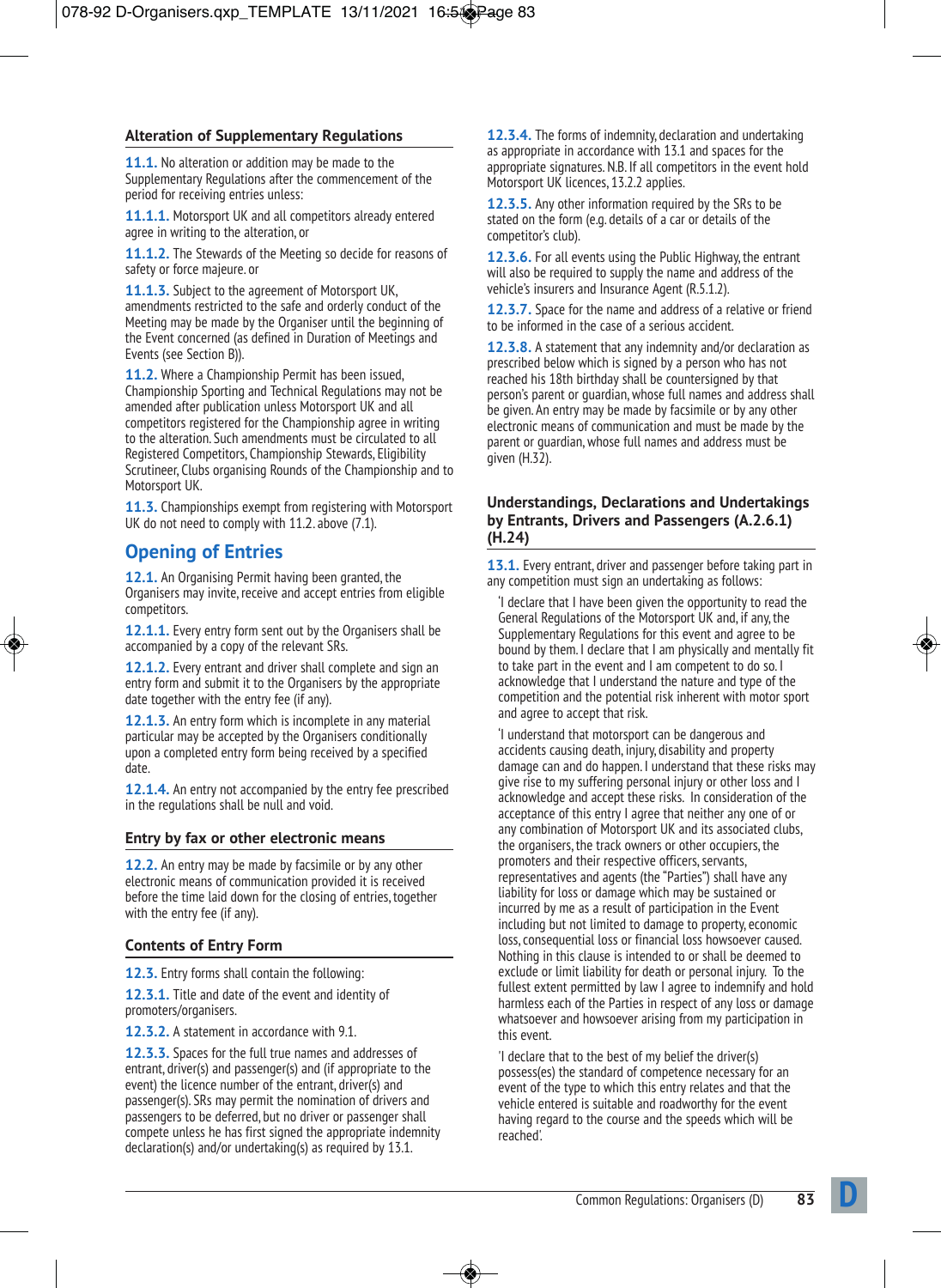#### **State your age if you are under 18 . . .**

**13.1.1.** Every entrant shall sign the following declarations (as appropriate):

- (a) In the case of Races or Speed Events: 'I declare that to the best of my belief the driver(s) possess(es) the standard of competence necessary for an event of the type to which this entry relates and that the vehicle entered is suitable and roadworthy for the event having regard to the course and the speeds which will be reached.'
- (b) In the case of any event taking place wholly or partly on publicly adopted roads: 'I declare that the use of the vehicle hereby entered will be covered by insurance as required by the law which is valid for such part of this event as shall take place on roads as defined by the law. I declare that the vehicle entered is registered, taxed, has a valid MOT certificate (where appropriate) and is roadworthy as required by law.'
- (c) If I am the Parent or Guardian of the driver 'I understand that I shall have the right to be present during any procedure being carried out under the Supplementary Regulations issued for this event and the General Regulations of Motorsport UK.' As the Parent/Guardian 'I confirm that I have acquainted myself and the minor with Motorsport UK General Regulations, agree to pay any appropriate charges and fees pursuant to those Regulations (to include any appendices thereto) and hereby agree to be bound by those Regulations and submit myself without reserve to the consequences resulting from those Regulations (and any subsequent alteration thereof). Further, I agree to pay as liquidated damages any fines imposed upon me up to the maxima set out in Part 3, Appendix 1.'

Where the Parent is not present there must be a Guardian who must produce a written and signed authorisation from the Parent/Guardian to act as their representative.

**13.1.2.** Every driver taking part in a Car or Kart Race, Speed Event or Special Stage Rally shall sign a declaration in the following form:

'I understand that should I at the time of this event be suffering from any disability whether permanent or temporary which is likely to affect prejudicially my normal control of my vehicle, I may not take part unless I have declared such disability to the ASN which has,following such declaration, issued a licence which permits me to do so.'

**13.1.3.** Every driver taking part in a Car or Kart Race or other event requiring that the driver has passed a medical examination shall sign an undertaking in the following form:

'I undertake that at the time of the event to which this entry relates I shall have passed or am exempt from an ASN specified medical examination within the specified period.' (H.10.1.6).

**13.1.4.** Every entrant shall sign the following declaration:

'I have read and fully understood the regulations for Control of Drugs and Alcohol as contained in the Competitors' and Officials' Yearbook Regulations C1.1.7, D35.1, G15.1.4, H38 and have also fully familiarised myself with the information on the web sites referred to (www.motorsportuk.org, www.ukad.org.uk and www.wada-ama.org) in particular the UK Anti Doping Rules which have been adopted by Motorsport UK.

'Further, if I am counter-signing as the Parent or Guardian of a minor then in addition to the deemed consent to the testing of that minor UK (Anti-Doping Rule 5.7.2) I hereby confirm that I give such consent for the minor concerned to be so tested.'

Entrants must respect that Motorsport UK have the right to require alcohol and illicit drugs testing on any Person howsoever connected with any Entry operating within a Motorsport UK Permitted Event and shall at all times cooperate fully with the relevant procedures. These procedures are in addition to and not in substitution for any procedure undertaken by or at the instance of UK Anti-Doping (D.35.1.1).

**13.1.5.** Every entrant shall sign the following declaration:

'I hereby agree to abide by the Motorsport UK Safeguarding Policy and Guidelines and the National Sporting Code of Conduct.'

**13.2.1.** An entry may be submitted by an agent on behalf of the entrant but in that case the entrant shall himself sign and submit an entry form as soon as possible, and in any case before the commencement of the competition.

**13.2.2.** In the case of events restricted to holders of competition licences issued by Motorsport UK, or events listed on the FIA Calendar for National Events with Authorised Foreign Participation, the indemnities specified above need not be printed on the entry form but must be incorporated in the 'signing-on' documents.

**13.2.3.** For the purpose of completing an entry form the entrants signature may be either his signature in writing, a facsimile of his signature where the entry is made by facsimile, or in the case of web based electronic submission of entry (primarily by the use of an internet entry form), the organiser may accept that the entry has been signed in accordance with 12.1 and 13.2.2. If the entrant has positively agreed to be bound by the Regulations.

## **Acceptance of Entries**

**14.1.** If the number of entries received exceeds the maximum number of competitors laid down in the SRs, those to be accepted shall be selected in the manner specified by the SRs.

**14.1.1.** If no method is specified, selection shall be at the discretion of the organisers whose decision shall be final (subject to H.29.1.3).

**14.1.2.** A representative of any sponsor or promoter of an event, championship, or series, may not take an active part in the organisation of the competitive or technical side of that event, if any competitor in the event is entered or sponsored by the individual or firm concerned.

#### **Nomination of Reserves**

**15.1.** Should any competitor be rejected in accordance with 14.1 he may be nominated as a reserve.

**15.1.1.** The number of reserves may not exceed 30% of the number of starters permitted.

#### **Acknowledgement of Entries**

**16.1.** Organisers shall acknowledge entries within seven days of receipt.

**16.1.1.** Organisers shall at the same time inform entrants whether their entry is accepted, refused, or a decision deferred.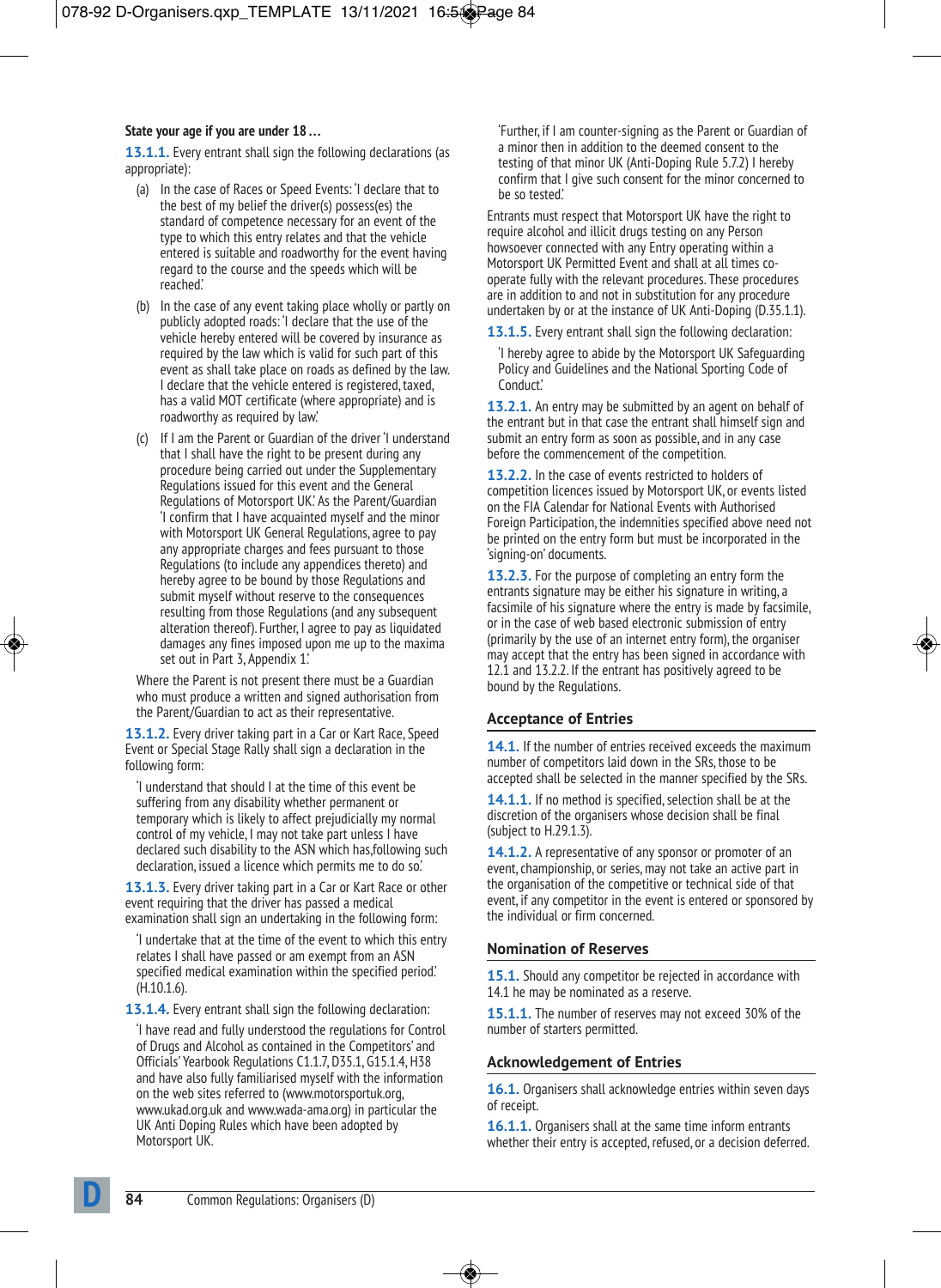## **Multiple Entries of a Vehicle**

**17.1.** A vehicle shall not be entered more than once in the same competition unless two entries for the same vehicle are permitted in SRs.

**17.1.1.** In such a case the responsibility of the entry shall be shared jointly by both entrants and the vehicle shall only compete once with the same driver.

#### **Ineligible Entries**

**18.** It is strongly recommended that no Organising Committee shall accept an entry from any competitor who is closely related to, employed by or employs, one of the Senior Officials of the Event.

#### **Entry containing a False or Incorrect Statement**

**19.** An entry which contains a false or incorrect statement shall be null and void, the entrant may be deemed guilty of a breach of these Regulations and the entry fee may be forfeited.

## **Closing of Entries**

**20.1.** The date specified in the SRs for the closing of entries shall, in the case of International Events, not be less than seven days before the date of the event. For all other events, it shall not be less than three days before the date of the event.

**20.1.1.** Exceptionally, for Clubmans events specified in 4.5, and Clubman Rallies, Trials, Autotests, Kart or Cross Country Events, the SRs may permit entries to be accepted up to one hour before the competition starts.

#### **Entry**

**21.1.** (H.30.1.1). An entry made and accepted in accordance with these Regulations and any relevant SRs is a contract between a Competitor and the Organisers, by which the Competitor agrees to take part in the competition for which he has entered unless prevented by force majeure, and the Organisers agree to comply with the conditions of entry provided that the Competitor has made every effort to take part in the competition.

**21.1.1.** A breach of such contract may be treated as a breach of these Regulations.

## **Official List of Competitors**

**22.1.** (23). The organisers should place an official list of entries at the disposal of the Stewards, Senior Officials and competitors not less than 48 hours before the commencement of the event.

**22.1.1.** Exceptionally when the SRs permit entries to be accepted up to one hour before the competition (20) this list must be exhibited on an official notice-board prior to the start of the competition.

# **Contents of Programme**

**23.1.** It is not compulsory to publish a programme, but an official list of entries and officials must be made available to all competitors and officials by the organisers.

**23.1.1.** If a programme is published, it shall contain the following information as relevant:

**23.1.2.** A statement in accordance with 9.1 of these Regulations.

**23.1.3.** A copy of the warning notice as detailed in 31.1 to 32.5.

23.1.4. The name of the Organising Club.

**23.1.5.** Place and date of the Meeting.

**23.1.6.** A short description and the timetable of the proposed events.

**23.1.7.** The names of the Stewards of the Meeting (indicating any appointed by Motorsport UK), the Clerk of the Course, Secretary of the Meeting, and Senior Officials.

**23.1.8.** A detailed list of the prizes assigned to each competition.

**23.1.9.** Names of the Entrants and Drivers with their allocated numbers, and the name of the invited club of which the competitor is a member.

**23.1.10.** It is recommended that provision is also made for a "sponsor's" name to be included.

## **Publishing of Entries (22)**

**24.** The Organisers shall not enter on the programme or publish as entered the name of any competitor or driver in respect of whom they have not accepted an entry.

## **Rights of Organisers**

**25.1.** The organisers may at their discretion:

25.1.1. Delete part of the course or event or ignore part of the records of the event in the case of bona fide unforeseen circumstances.

**25.1.2.** Distribute the awards based on intermediate results if, through bona fide unforeseen circumstances, the competition is stopped before its scheduled completion.

**25.1.3.** Offer additional awards.

**25.1.4.** Change the order in which events are run at a meeting which includes more than one competition or event, with the prior consent of the Stewards of the Meeting.

**25.1.5.** Forbid the participation of, or otherwise penalise, any driver or car appearing on examination to be ineligible for the competition, or a class therein, to which the entry refers.

**25.1.6.** Offer before the start of the competition the entrant of any driver or car liable to disqualification under 25.1.5 the option of transfer to an appropriate class, or competition, if such appropriate class or competition is scheduled at the meeting. Such offer shall be without prejudice to the imposition of other penalties.

**25.1.7.** Disqualify any car or competitor whose appearance, condition or performance is not of a standard appropriate to the event.

**25.1.8.** Check the eligibility of any vehicle and/or competitor before, during or after the competition provided that intention to do so after the competition is notified to the competitor concerned within half an hour of the publication of the provisional results. If necessary, the vehicle, or components thereof, may be sealed for subsequent inspection.

**25.1.9.** Require a vehicle to be dismantled by the entrant in order to check its eligibility or suitability as and when directed.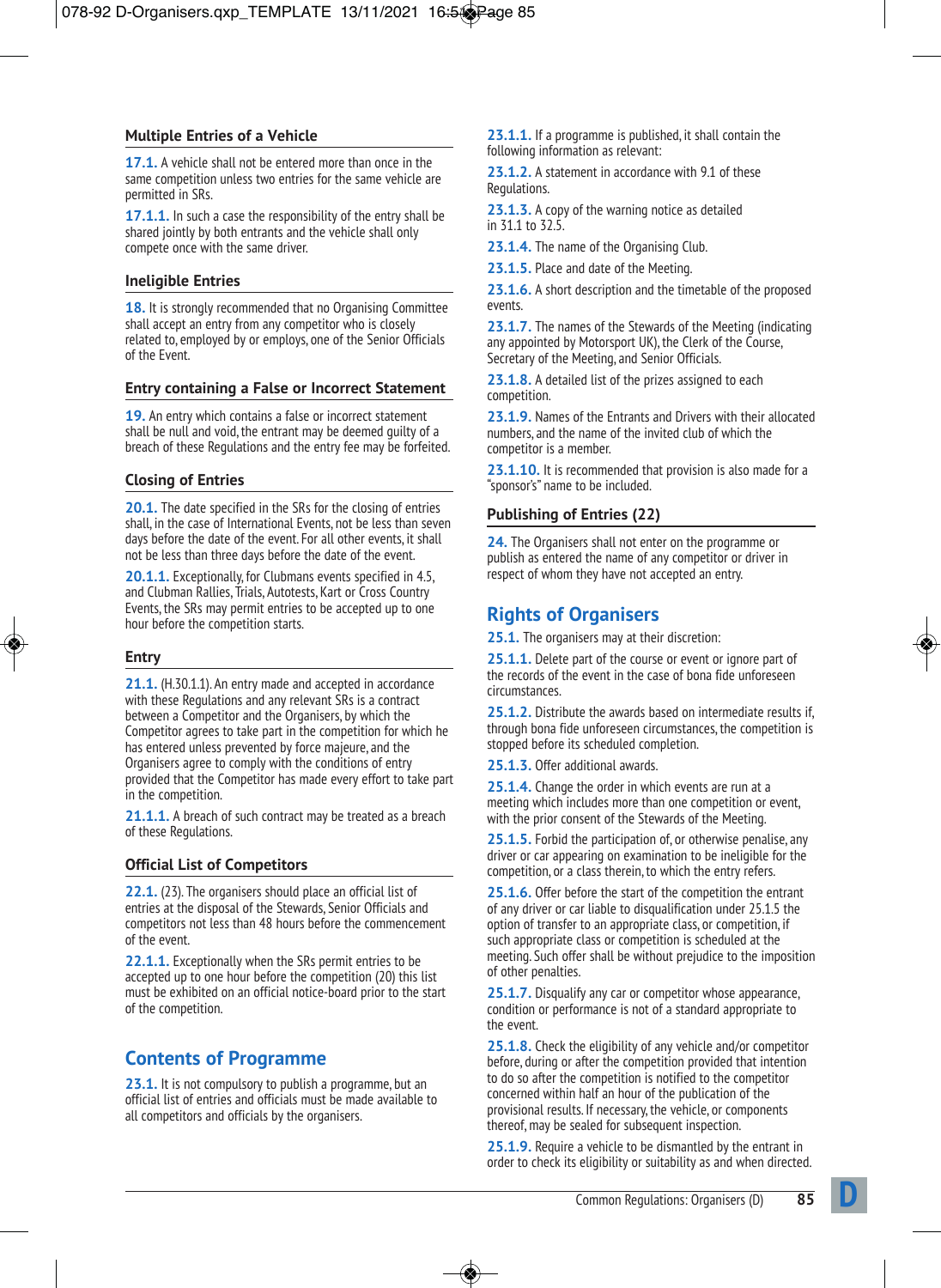**25.1.10.** Require such components and/or samples as may be specified to be produced by the entrant as and when directed.

**25.1.11.** Require the entrant to defray any costs arising from the exercise of the rights given by 25.1.8 to 25.1.10, subject to any ruling as to costs made by the Clerk of the Course or the Stewards of the Meeting should the dismantling result from a protest (Section C).

**25.1.12.** Permit a change of car or driver(s) from those nominated in the Official Programme of the event on written application being made by the entrant not less than half an hour before the start of practice or competition (where there is no practice) and provided that:

- (a) A change of only one or the other and not both is permitted, unless all the entrants and drivers agree in writing to such a change of both and;
- (b) No change of car is permitted which would prevent the participation in the event of a reserve entry.

**25.1.13.** Exceptionally, in Hill Climbs and Sprints, such permission may be given after the conclusion of practice, but before the start of competitive runs or in the case of Circuit Racing, after qualifying but before the start of the Race and are to be started from the back of grid, ahead of those with a 10 second delay, subject to the vehicle having completed 3 laps qualifying.

**25.1.14.** Disqualify at any time during an Event any Licence holder or other Person connected with the Entrant considered as possibly unfit by reason of health, consumption of alcohol or prohibited substances, and with the exception of road sections of Rallies or Trials, disqualify any competitor found smoking whilst participating in the event (D.35, G.5.2, G.15 and H.38.).

**25.1.15.** Disqualify any person convicted at Law of an offence committed during the event, and report such person to Motorsport UK (H.37.1.1).

**25.1.16.** Reject any claim for expenses arising from the event, incurred by any person either taking part in the event or assisting a competitor.

**25.1.17.** Specify the manner in which a tie shall be resolved should the provisions of the Regulations not produce a result.

**25.1.18.** Specify within any of the Regulations or other official communications relating to an event or within Championship regulations for an event the following:

- (a) The number and location of any Parc Fermé (R.31.2.11).
- (b) The instructions for the placement and retention of vehicles in Parc Fermé.
- (c) Specific conditions attaching to Parc Fermé and to the vehicles placed therein including:
	- (i) The carrying out of any works on the vehicles (R.38.2).
	- (ii) The addition or removal or examination of any parts or fluids on or in the vehicles.
	- (iii) The examination, interrogation or downloading of any data retained or stored by or within any medium currently known or existing in the future.
	- (iv) The persons permitted to enter and/or to remain in Parc Fermé and any conditions attaching to such persons.
	- (v) The extent to which any Parc Fermé shall be a secure area.
	- (vi) If applicable, the route to Parc Fermé.

# **Publication of Results**

**26.1.** Detailed Provisional Results, in writing, must be made available for inspection by any competitor as follows:

**26.1.1.** Race and Speed Events – within two hours of the end of each race, or the conclusion of a speed competition.

**26.1.2.** Non-Speed Events – within two hours of the last car finishing the competition, or

**26.1.3.** Within seven days of the finish of the competition, by post to each entrant at the address given on his entry form or by electronic communication where the address is disclosed.

**26.1.4.** Where, through force of circumstances, it proves impractical to produce the results within two hours of the finish, 26.1.3. will apply, notwithstanding any statement to the contrary in the SRs.

**26.2.** The date and time of issue of all Provisional and Final Results should be stated on them, and they should be signed by the Clerk of the Course or his Deputy.

**26.3.** These Results become Final when any Protest or Appeal time has expired and all official enquiries by the Clerk of the Course and/or Race Director, all technical matters, and all outstanding Protests or Appeals have been settled.

**26.4.** Within 14 days after each event the following information must be sent to Motorsport UK:

**26.4.1.** A programme, or list of starters (including each starter's competition licence number when appropriate) and a copy of any Official Instructions, Route Book(s), Route Card(s), etc.

**26.4.2.** A copy of the results (provisional or final as the case may be).

**26.4.3.** A résumé of any protests, note of action to date, note of any fines imposed, etc.

**26.4.4.** A report of the Stewards of the Meeting (G.2.6) (This report is not essential if a Motorsport UK Steward has been appointed, and need only be as brief as is applicable). If hearing an appeal delays finalisation of results beyond 14 days, a final Steward's Report and a copy of the results must be submitted to Motorsport UK when the Stewards have announced their decision.

**26.4.5.** The appropriate fees and any fines.

**26.4.6.** If appropriate, details required by Standard Condition 17 of the Motor Vehicles (Competitions and Trials) Regulations.

## **Payment of Starting and Prize Money and Presentation of Awards**

**27.1.** Unless the SRs stipulate otherwise the Organisers shall distribute all awards, starting and prize money within 21 days after the results of a competition have been finalised.

**27.1.1.** The distribution of prizes must not commence until half-an-hour has elapsed after the publication of the provisional results of a competition.

**27.2.** The rewards offered in events shall be limited as follows and will only be presented to any competitor who has produced all the documentation necessary to prove his eligibility for the event:

**27.2.1.** No starting or appearance money shall be paid at events of below National status.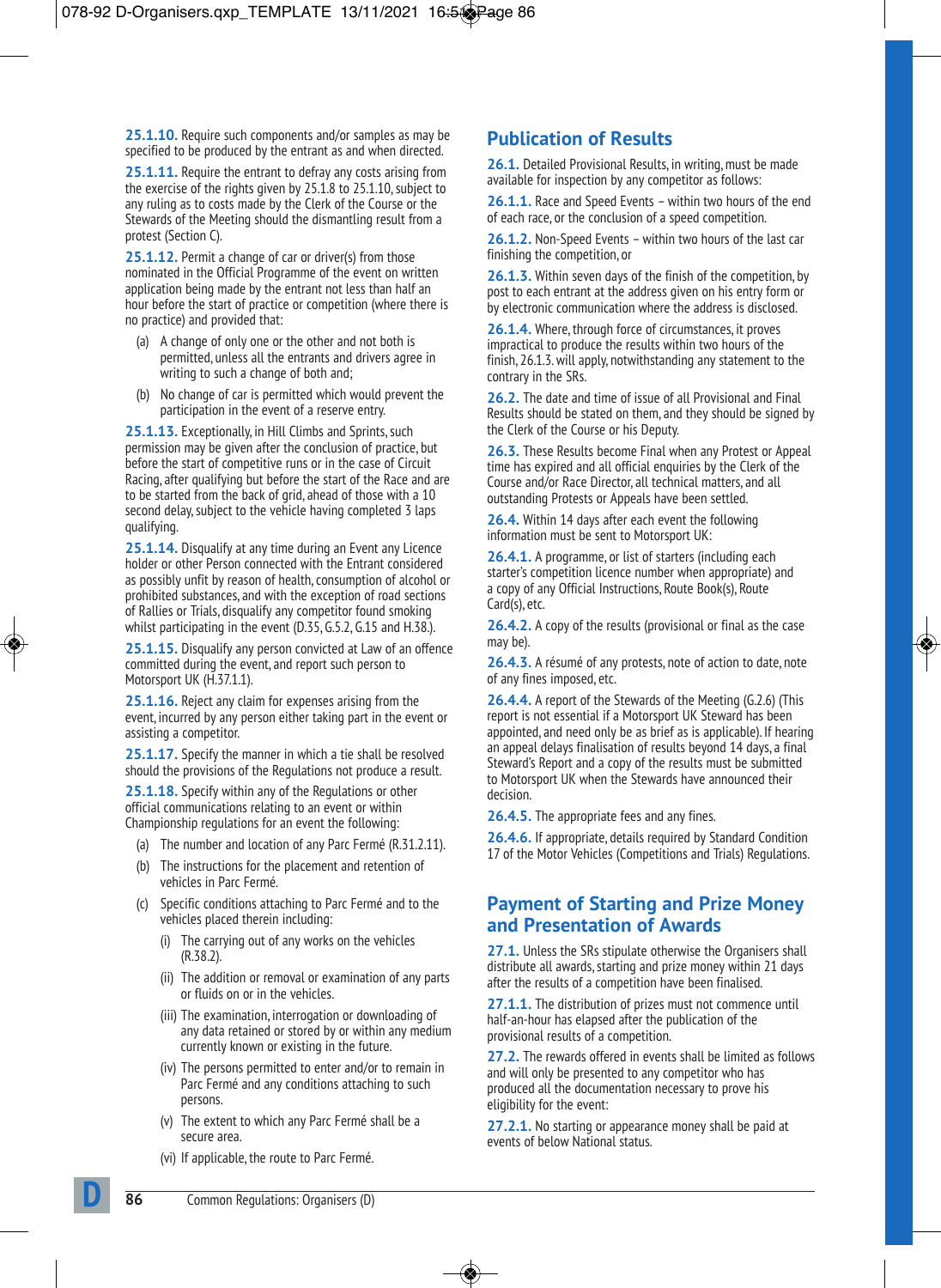# How to advertise on Facebook

When it comes to a platform like Facebook, there is good and bad news for motorsport event organisers. The bad news is that unsponsored or 'organic' posts typically reach only one or two per cent of your page's followers, unless they are particularly strong posts that hit the spot with that two per cent and are quickly shared to a wider audience.

The good news is that if you have some budget, then you can unlock a wealth of potential with Facebook's advertising functionality. This allows you to target and reach defined audiences, including those who do not already `like' your page, often for a relatively modest outlay. This is a great way of marketing your event to new people.

#### Sounds great. How do we do it?



Choose which post you wish to promote. This is where you should try to think strategically; is your post relevant to the specific audience you want to target, and does it have a call-to-action, such as a link to the page of your website where they can find or sign-up to receive relevant information? Once you have selected the post you want to promote, click the blue **'Boost Post'** button.



Next, you need to set-up your campaign. Choose the objective of your boosted post and the audience you want it to reach. If you want to reach new audiences, select **'People you choose through targeting'**. You can then target an audience by location, gender, age range and interests.



Set the budget for the promotion and decide how long you want it to run. Facebook will give you a predicted reach depending on the amount of money you wish to spend and the length of the promotion. Note the minimum budget is £1.00 a day. If your daily budget amounts to less than this the promotion will not run!



Enter your payment details and submit your post to Facebook for approval. Facebook will then review your post and notify you when it has been approved. This normally happens very quickly. Once approved, your sponsored post will be live.



Track and evaluate your post to make sure it's successful and improve it for next time. You can see the reach and engagement (comments, reactions and shares) data for all your posts using the **'Insights'** tab at the top of your page. Or you can click on the **'Ad tools'** tab to have a look at your current and recent promotions.

## Any other tips?

Why not include a call-to-action button in your post to drive people to take action, like visiting your website, signing up for a newsletter, getting in touch or entering an event?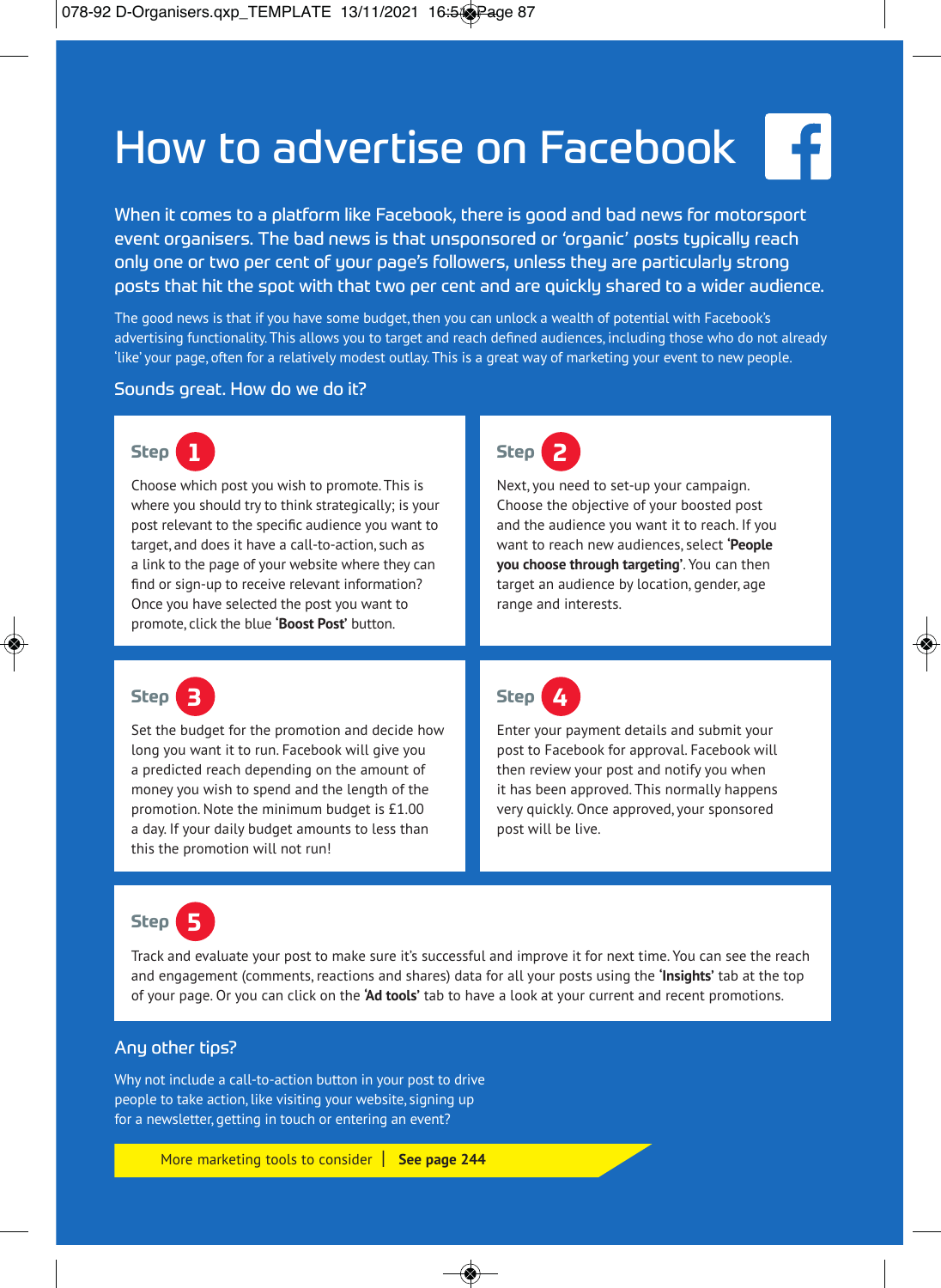**27.2.2.** The return of entry fees, in whole or part, is permitted, providing such payment is equally distributed among all eligible competitors.

**27.2.3.** At all events up to National status, Bonus Money may only be paid by Commercial Companies in respect of individual agreements with competitors.

# **Unauthorised Competitions**

**28.1.** The organisation or holding within the territory of Motorsport UK of any vehicle competition otherwise than in accordance with these Regulations shall render every person connected therewith or taking part therein, whether as promoters, organizing committee, driver, official or otherwise, liable to the consequences as a breach of these Regulations.

**28.1.1.** If such a competition is included in a meeting for which an organising permit has been granted, the permit may be declared null and void, and the organisers may be ordered to return to the entrants all entry fees received from any competitor at such meeting.

## **Postponement, Abandonment or Cancellation of an Event**

**29.1.** A meeting or an event forming part of a meeting shall not be postponed, abandoned or cancelled unless provision for so doing is made in the SRs, or the Stewards of the Meeting have taken action under G.2.4.

**29.1.1.** In the event of cancellation or postponement for More than 24 hours, entry fees must be returned in full, unless the SRs have provided for a specified amount to be retained for administrative expenses.

**29.1.2.** Postponement shall be subject to approval by Motorsport UK of the proposed new date.

## **Insurance**

**30.1.** Motorsport UK will arrange Insurance in respect of legal liability for all events authorised by a Permit. The Insurance specifically names:

**30.1.1.** Motorsport UK Association Ltd.

**30.1.2.** The Motorsport UK Registered Club organising the event.

**30.1.3.** Their officials.

**30.1.4.** The entrant and driver (in races, speed events, autotest, special stages and the private land section of trials and cross-country events).

**30.1.5.** The landowner or any Government or Local Authority.

**30.1.6.** Any track or circuit owner or sponsor. Further details are given in Part 3, Appendix 2.

**30.2.** Attention is drawn to the exclusions detailed in Part 3, Appendix 2.

**30.3.** The organisers shall pay all fees due in respect of such insurance as set out in Part 3, Appendix 1.

**30.4.** The organisers shall comply with the terms of the master insurance policies effected by Motorsport UK, the principal terms of which are summarised in Part 3, Appendix 2.

## **Warning Notices**

**31.1.** The following notices should be prominently displayed as appropriate.

**31.1.1.** At any entrance to an event or part of an event on private ground – Notice 'A'.

**31.1.2.** (E.2.4). Unless any enclosure is surrounded by unclimbable fencing, in the area between the enclosure and the course there shall be displayed at intervals Notice 'B' or notices stating that 'This area is Prohibited and the public are not permitted'.

**31.1.3.** At Race Circuits the following should be displayed:

- at the entrance gate (if any) to the pits,
- in individual pits and
- on the signalling wall opposite the pits.

'Warning, the Pits and Pit Lane are areas of potential danger and great care should be exercised at all times. Children under the age of 16 are not allowed in these areas'.

**31.1.4.** At any means of spectator or vehicular access to a Rally Special Stage – Notice 'C'.

**31.1.5.** In any area of particular danger on a Special Stage (i.e. escape roads etc.) – Notice 'B'.

**31.1.6.** Except where provided for in 31.1.2 and 31.1.5 the limits of spectator access may be defined by the display of Warning Notice D.

**32.1.** These notices, which may be purchased from Motorsport UK, should be visible at any other suitable points, so that no person may be present at the event without having them brought to their attention.

**32.2.** Organisers may also use a notice stating 'It is a condition of your presence that you will obey the instructions of Marshals in relation to the Safety of yourself and others'.

**32.3.** Admission may not be obtained to any enclosure whether or not there is a charge, without a suitable pass and/or ticket (G.13.1 to 13.2).

**32.4.** The programme of the meeting, all tickets, badges, tabards, labels (including car labels) and passes of admission whether for spectators or officials shall bear or be accompanied by a copy of Notice 'A'.

**32.5.** Where the wording is printed on the reverse side of a ticket, armlet or lapel badge, the words 'for conditions of admission see over' should appear on the face of the ticket, armlet or lapel badge.

# **Scrutineering**

**33.1.** A Motorsport UK licensed Scrutineer, of the appropriate grade, must take charge of the Scrutineering Team at all Races, Speed Events, Kart Races, Road and Stage Rallies, Competitive Safaris, Hill Rallies and at all other events of National or International Status. For all other events, the scrutineering may be carried out by a suitably experienced scrutineer appointed by the organisers.

**33.2.** The main purpose of Pre-Event Scrutineering is to check, as far as possible under the prevailing conditions, the safety of the vehicle and safety equipment for compliance with Technical Regulations and to superficially check its eligibility for a particular class or category (G.6.7, H.32, J.3).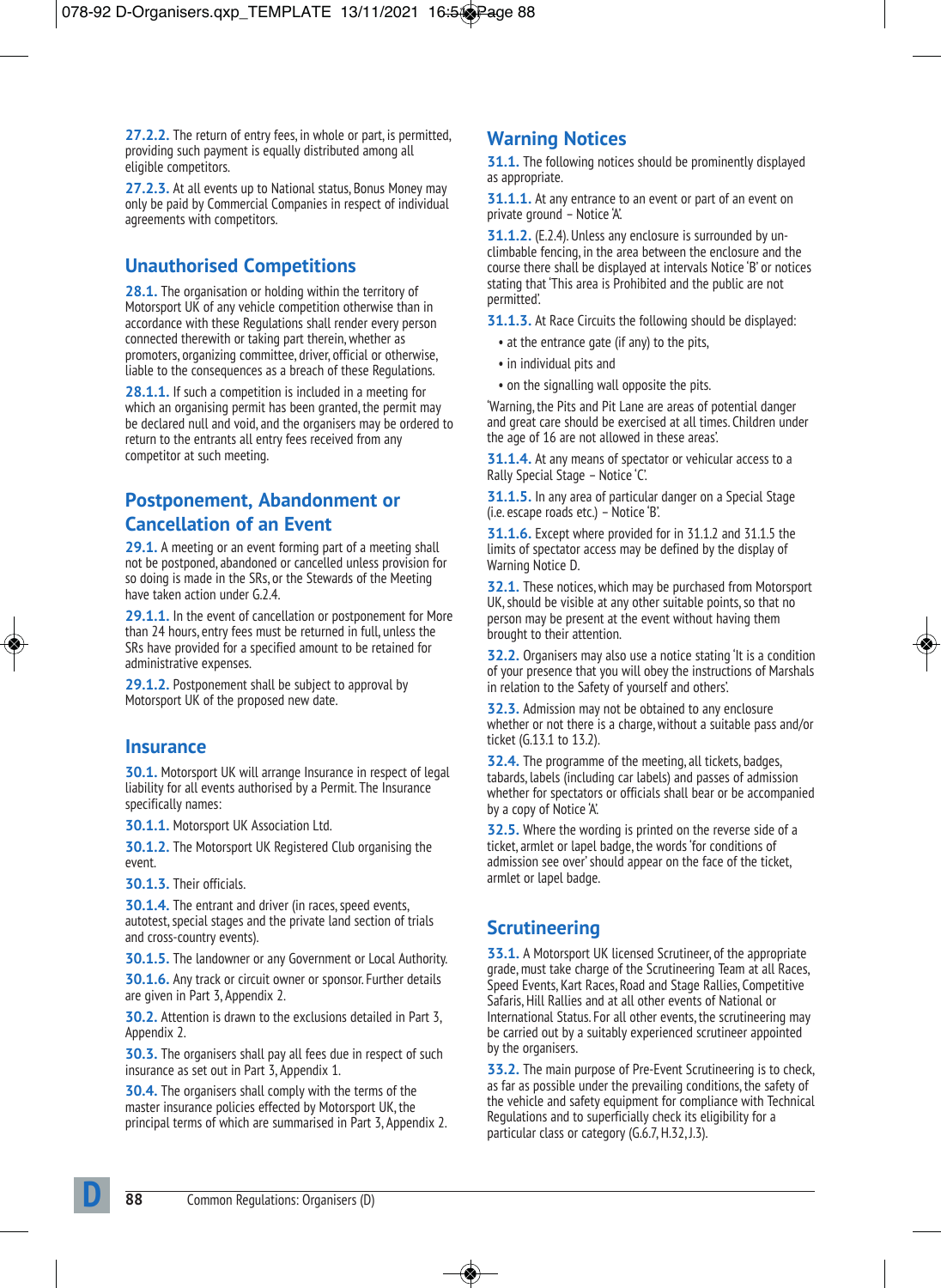**33.2.1.** If a vehicle component or item of Personal Protective Equipment is found not to comply with required Standards or is in poor or dangerous condition the Chief Scrutineer may impound that item for the duration of the meeting. At the close of the meeting the item will be made available for return to the competitor. Should the item not be collected within 42 days of the event the item may be disposed of.

**33.3.** An essential part of the Pre-Event Scrutineering should be a sound test.

## **Procedure for the Testing of Fuel (C.4.1, C.4.2)**

**34.1.** The following regulations must be read in conjunction with C4.1 and C4.2.

**34.1.1.** Fuel testing may be carried out at any time, before, during, or after a Competition on the instructions of Motorsport UK, the Clerk of the Course, Technical Commissioner, Chief Scrutineer, Eligibility Scrutineer or the Stewards.

**34.1.2.** The Clerk of the Course must always be notified of the intention to carry out fuel testing.

**34.1.3.** New unused Motorsport UK approved sample containers, capable of being sealed by the authorised sampling official must always be used for the storage of fuel samples.

**34.1.4.** Three samples will be taken and must individually be sealed and labelled in separate Motorsport UK approved containers as per 34.1.3. A Motorsport UK Sealing Certificate must be completed and distributed as detailed on the Certificate. For Comparison Testing only one sample need be taken, providing the vehicle remains secured in Parc Ferme to enable subsequent samples to be taken should this first sample confirm non-compliance.

**34.1.5.** Deleted.

#### **34.2. Analysis Testing**

**34.2.1.** Each sample must be a minimum of 1 litre.

**34.2.2.** Where there are less than 3 litres available, such that only two minimum 1 litre samples are available the competitor forfeits their right to select a sample (34.2.5) and the result of the Motorsport UK first test (34.2.7) will conclusively determine the compliance or non-compliance of the fuel (34.2.4).

**34.2.3.** If only a single minimum 1 litre sample is available, that sample alone will be tested in accordance with 34.2.7, and that test will conclusively determine the compliance or non-compliance of the fuel (34.2.4). Notification will be given under 34.5.

**34.2.4.** The results of all analysis testing will be compared for compliance with the relevant specification, detailed in Section B: Pump Fuel, in accordance to the reproducibility of the test method.

**34.2.5.** Subject to 34.2.2 and 34.2.3, the Entrant is entitled to select one of the samples for their retention (the "Entrant's Sample") and to nominate a testing laboratory on the list of the United Kingdom Accreditation Service (UKAS) for the independent testing of that sample, if required as per 34.2.9.

**34.2.6.** The remaining samples must be delivered by the organisers to Motorsport UK, normally within 10 days of the event.

**34.2.7.** Motorsport UK will then select one of these two samples at random and arrange testing of the selected sample at a laboratory on the UKAS list. The breaking of the seal must be witnessed by an appointed representative of Motorsport UK.

**34.2.8.** The result of this Motorsport UK first test will be notified pursuant to 34.5.

**34.2.9.** If the result of this Motorsport UK first test indicates non-compliance (34.2.4), the Entrant may, within 14 days of being notified of this non-compliance (34.2.8), submit the Entrant's Sample for testing at the laboratory nominated by them (34.2.5) and at their expense (34.6.2). The Entrant must be given the opportunity to be present at this test and the test – including the breaking of the seal(s) – must be witnessed by an appointed representative of Motorsport UK.

**34.2.10.** If the Entrant does not submit the Entrant's Sample for testing within the said 14 days (34.2.9), or if the result of their test confirms non-compliance (34.2.4), the fuel will be deemed ineligible and notification will be given under 34.5.

**34.2.11.** If the result of the Entrant's test indicates compliance (34.2.4), then Motorsport UK will arrange for the remaining third sample to be tested by a laboratory on the UKAS list not previously used in this particular testing process. The Entrant must be given the opportunity to be present at this test and the test – including the breaking of the seal(s) – must be witnessed by an appointed representative of Motorsport UK.

**34.2.12.** Where testing takes place under 34.2.11, the result of this third test will conclusively determine the compliance or non-compliance of the fuel (34.2.4). Notification will be given under 34.5.

#### **34.3. Comparison Testing**

**34.3.1.** Each sample must be a minimum of 50ml.

**34.3.2.** The results of all comparison testing will be compared for compliance with the results obtained from a sample taken from the same controlled source, at the beginning of the Event.

**34.3.3.** Comparison testing will only be implemented where fuel for the Event is mandated by the organisers for all competitors in the class(es) to be drawn from a single controlled source. It is the sole method used when use of control fuel is mandatory.

**34.3.4.** One sample, selected at random, will normally be tested on-site in accordance with Motorsport UK approved procedures, by the authority nominated in those procedures.

**34.3.5.** If the result of this test indicates compliance (34.3.2), no further action will be taken.

**34.3.6.** If the result of this test confirms non-compliance (34.3.2), the Entrant will be informed and will be given the opportunity to select one of the two remaining sealed samples (34.1.4) for testing in their presence and in accordance with the same Motorsport UK approved procedures (34.3.4).

**34.3.7.** If the Entrant chooses not to have a sample tested, or if the result of this second test confirms non-compliance (34.3.2), the fuel will be deemed ineligible and notification given under 34.5.

**34.3.8.** If the result of this second test indicates compliance (34.3.2), the remaining third sample will be tested in accordance with the same Motorsport UK approved procedures (34.3.4); the Entrant must be given the opportunity to be present at this test.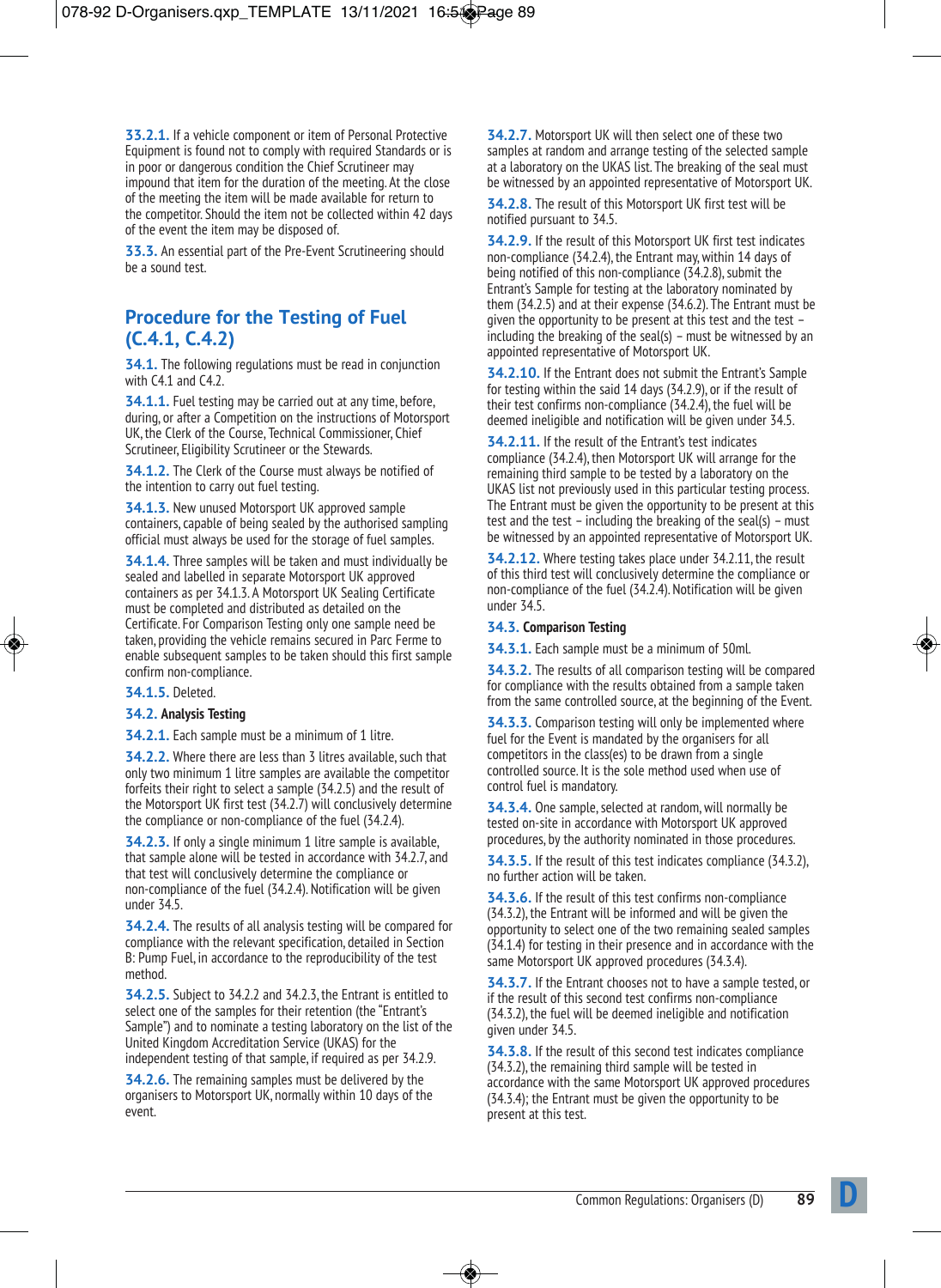**34.3.9.** Where testing takes place under 34.3.8, the result of this third test alone will conclusively determine the eligibility of the fuel (34.3.2). Notification will be given under 34.5.

#### **34.4. Storage of Samples**

**34.4.1.** Samples retained by Motorsport UK or its authorised Officials must be stored in a secure location.

**34.4.2.** If there is any evidence that any seal and/or container has been tampered with, then that sample will be deemed to have failed the relevant test.

#### **34.5. Notification of Results**

The result of either Analysis or Comparison fuel testing will be reported to Motorsport UK or its authorised official and must be communicated to the Clerk of the Course, Technical Commissioner(s), Chief Scrutineer and Eligibility Scrutineer prior to publication (C3.1.1).

#### **34.6. Cost of Testing**

**34.6.1.** Unless fuel testing is specifically authorised by Motorsport UK, the cost of testing shall be initially borne by the Club, organisation or individual requesting the test. However, whenever the conclusion of the testing procedure confirms non-compliance, then the Entrant shall be ultimately responsible for all costs and fees arising from the testing procedure.

**34.6.2.** Where the Entrant chooses to submit a selected sample for testing at a laboratory of their own choice (34.2.9), they will be responsible for all charges relating to that testing.

## **34.8. The Testing of Vehicle Fluids other than fuel**

**34.8.1.** Three samples, each of equal volume, will be taken at the event/competition venue and must be labelled and sealed. One sample will be tested by a Motorsport UK approved official using approved test equipment in accordance with Motorsport UK approved procedures.

**34.8.2.** The principles applied to the testing of fuel samples in 34.3.2 to 34.7. must be followed as appropriate for the testing of such other vehicle fluids.

# **Procedure for Control of Drugs**

**35.1.** Organisers must respect that Motorsport UK have the right to require alcohol and illicit drugs testing on any Person howsoever connected with any Entry operating within a Motorsport UK Permitted Event and shall at all times cooperate fully with the relevant procedures. These procedures are in addition to and not in substitution for any procedure undertaken by or at the instance of UK Anti-Doping.

**35.1.1.** Deleted.

**35.1.2.** Deleted.

## **Tyre testing procedure for the investigation of performance enhancing products (TTP) (C4.3)**

**36.1.** The following regulations must be read in conjunction with C4.3.

**36.2.** TTP may be carried out at any time, before, during, or after a Competition on the instructions of Motorsport UK, Clerk of the Course, Technical Commissioner, Chief Scrutineer, Eligibility Scrutineer or the Stewards.

**36.2.1.** The Clerk of the Course must always be notified of the intention to carry out TTP.

**36.2.2.** New unused Motorsport UK approved sample containers, or other containers approved by Motorsport UK, capable of being sealed by the authorised sampling official must always be used for the storage of individual tyre rubber samples.

**36.2.3.** Where there is the possibility that the tyre(s) may have "picked up" rubber from the track surface, the entrant shall be permitted (or may be required by the Eligibility or Chief Scrutineer) to remove the "pick up" from the tyre(s) with a mechanical device, such as a scraper. Rubber residue from the cleaning process must be collected and retained by the Chief Scrutineer for further testing as appropriate, and in a separate container as per 36.2.2.

**36.2.4.** Removal of rubber samples from the tyre must be done in a controlled and preferably clean environment within the Venue, such as in the scrutineering bay, and always under the supervision of the Chief Scrutineer or Eligibility Scrutineer. Removal onto a clean surface is essential. The tyre rubber sample(s) will then be subjected to testing in the approved manner as detailed below. The competitor (or in the case of minors, the Competitor and PG) shall have the right to be present.

**36.2.5.** Three samples will be taken and must be sealed and labelled in separate Motorsport UK approved containers as per **36.2.2.** A Motorsport UK Sealing Certificate must be completed and distributed as detailed on the certificate. Prior to sealing, the samples should be wrapped in clean aluminium foil to prevent contact with any plastics.

**36.2.6.** Each sample must be a minimum of 1mm width, 25mm length and 0.3mm depth.

# Motorsport UK

OPEN Monday – Friday 9.00–17.00

Tel: 01753 765000

Membership Team: Tel: 01753 765050

**Website: www.motorsportuk.org**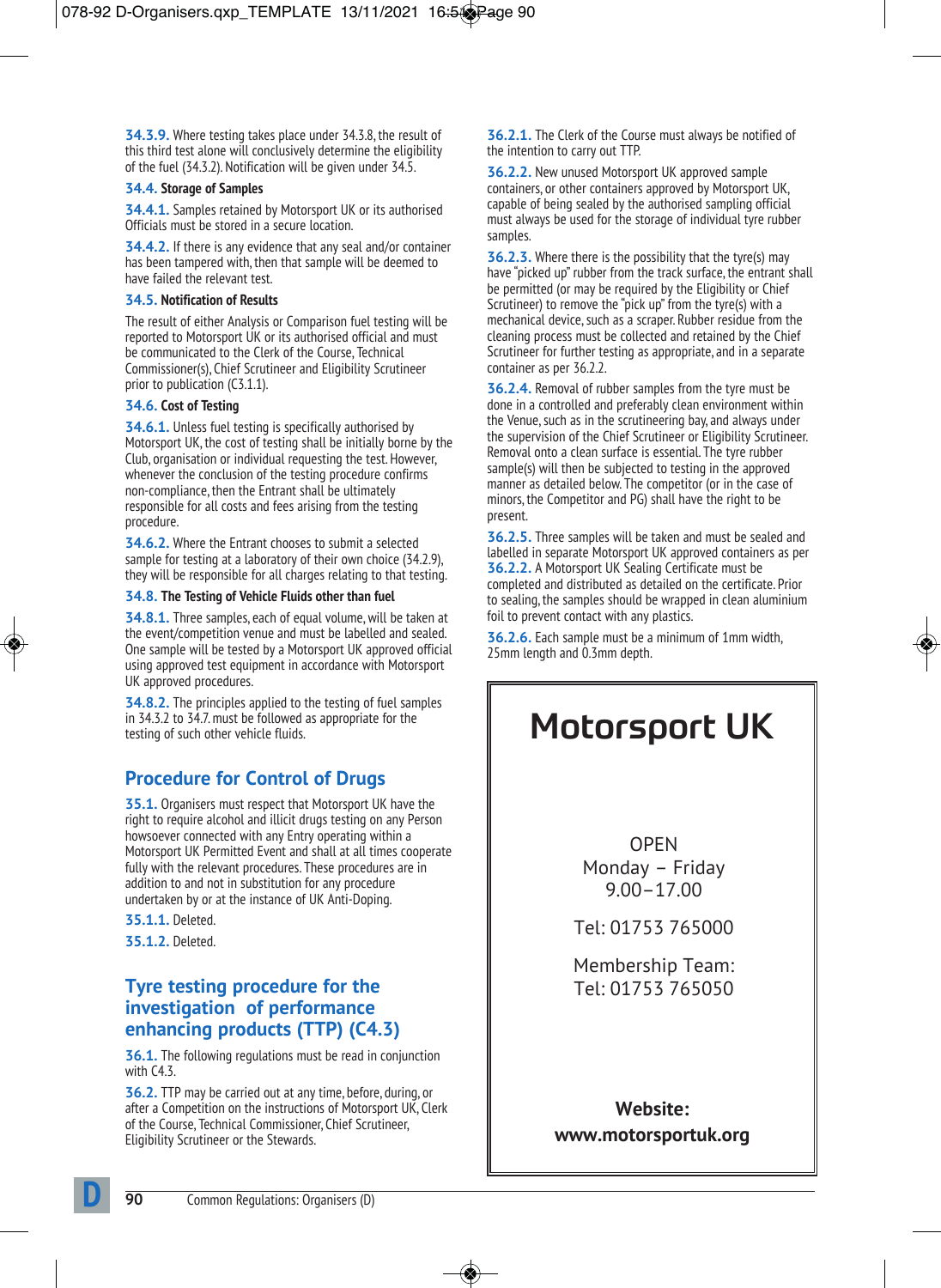**36.2.7.** Each sample shall be placed and sealed in a Motorsport UK tamper-proof evidence bag:

#### **36.3. Analysis Testing**

**36.3.1.** The results of all analysis testing will be compared for compliance with the relevant tyre manufacturer's specification for that model retained by Motorsport UK.

**36.3.2.** The Entrant is entitled to select one of the samples for their retention (the "Entrant's Sample") and to nominate a testing laboratory on the list of the United Kingdom Accreditation Service (UKAS) for the independent testing of that sample, if required as per 36.3.6.

**36.3.3.** The remaining two samples must be delivered by the organisers to Motorsport UK, normally within 10 days of the event.

**36.3.4.** Motorsport UK will then select one of these two samples at random and arrange testing of the selected sample at a laboratory on the UKAS list, or a laboratory approved by another ASN. The breaking of the seal must be witnessed by a representative of Motorsport UK.

**36.3.5.** The result of this Motorsport UK first test will be notified pursuant to 36.6.

**36.3.6.** If the result of this Motorsport UK first test confirms noncompliance (36.3.1), the Entrant may, within 14 days of being notified of this non-compliance (36.3.5), submit the Entrant's Sample for testing at the laboratory nominated by them (36.3.2) and at their expense (36.7.2). The Entrant must be given the opportunity to be present at this test and the test, including the breaking of the seal(s), must be witnessed by a representative of Motorsport UK.

**36.3.7.** If the Entrant does not submit the Entrant's Sample for testing within the said 14 days (36.3.6), or if the result of their test confirms non-compliance (36.3.1), the tyre(s) will be deemed ineligible and notification will be given under 36.6.

**36.3.8.** If the result of the Entrant's test confirms compliance (36.3.1), then Motorsport UK will arrange for the remaining third sample to be tested by a laboratory on the UKAS list not previously used in this particular testing process. The Entrant must be given the opportunity to be present at this test and the test, including the breaking of the seal(s), must be witnessed by a representative of Motorsport UK.

**36.3.9.** Where testing takes place under 36.3.8, the result of this third test will conclusively determine the compliance or non-compliance of the tyre(s) (36.3.1). Notification will be given under 36.6.

#### **36.4. Comparison Testing**

**36.4.1.** The results of all comparison testing will be compared for compliance with the results obtained from a sample taken from the same manufacturer and model of tyre, from the same controlled source, at the beginning of the Event.

**36.4.2.** Comparison testing will only be implemented where tyres for the Event are mandated by the organisers for all competitors in the class(es) to be drawn from a single controlled source.

**36.4.3.** One sample, selected at random, will normally be tested on-site by a Motorsport UK approved official and in accordance with Motorsport UK approved procedures.

**36.4.4.** If the result of this test confirms compliance (36.4.1), no further action will be taken.

**36.4.5.** If the result of this test confirms non-compliance (36.4.1), the Entrant will be informed and will be given the opportunity to select one of the two remaining sealed samples for testing in their presence.

**36.4.6.** If the Entrant chooses not to have a sample tested, or if the result of this second confirms noncompliance (36.4.1), the tyres will be deemed ineligible and notification given under 36.6.

**36.4.7.** If the result of this second test confirms compliance (36.4.1), the remaining third sample will be tested; the Entrant must be given the opportunity to be present at this test.

**36.4.8.** Where testing takes place under 36.4.7, the result of this third test alone will conclusively determine the eligibility of the tyre(s) (36.4.1). Notification will be given under 36.6.

#### **36.5. Storage of Samples**

**36.5.1.** Samples retained by Motorsport UK or its authorised Officials must be stored in a secure location.

**36.5.2.** If there is any evidence that any seal and/or container has been tampered with, then that sample will be deemed to be invalid.

#### **36.6. Notification of Results**

The result of either Analysis or Comparison tyre testing will be reported to Motorsport UK or its authorised official and must be communicated to the Clerk of the Course, Technical Commissioner(s), Chief Scrutineer and Eligibility Scrutineer prior to publication (C3.1.1).

#### **36.7. Cost of Testing**

**36.7.1.** Unless TTP is specifically authorised by Motorsport UK, the cost of testing shall be initially borne by the Club, organisation or individual requesting the test. However, whenever the conclusion of the testing procedure confirms non-compliance, then the Entrant shall be ultimately responsible for all costs and fees arising from the testing procedure.

**36.7.2.** Where the Entrant chooses to submit a selected sample for testing at a laboratory of their own choice (36.3.6), they will be responsible for all charges relating to that testing.